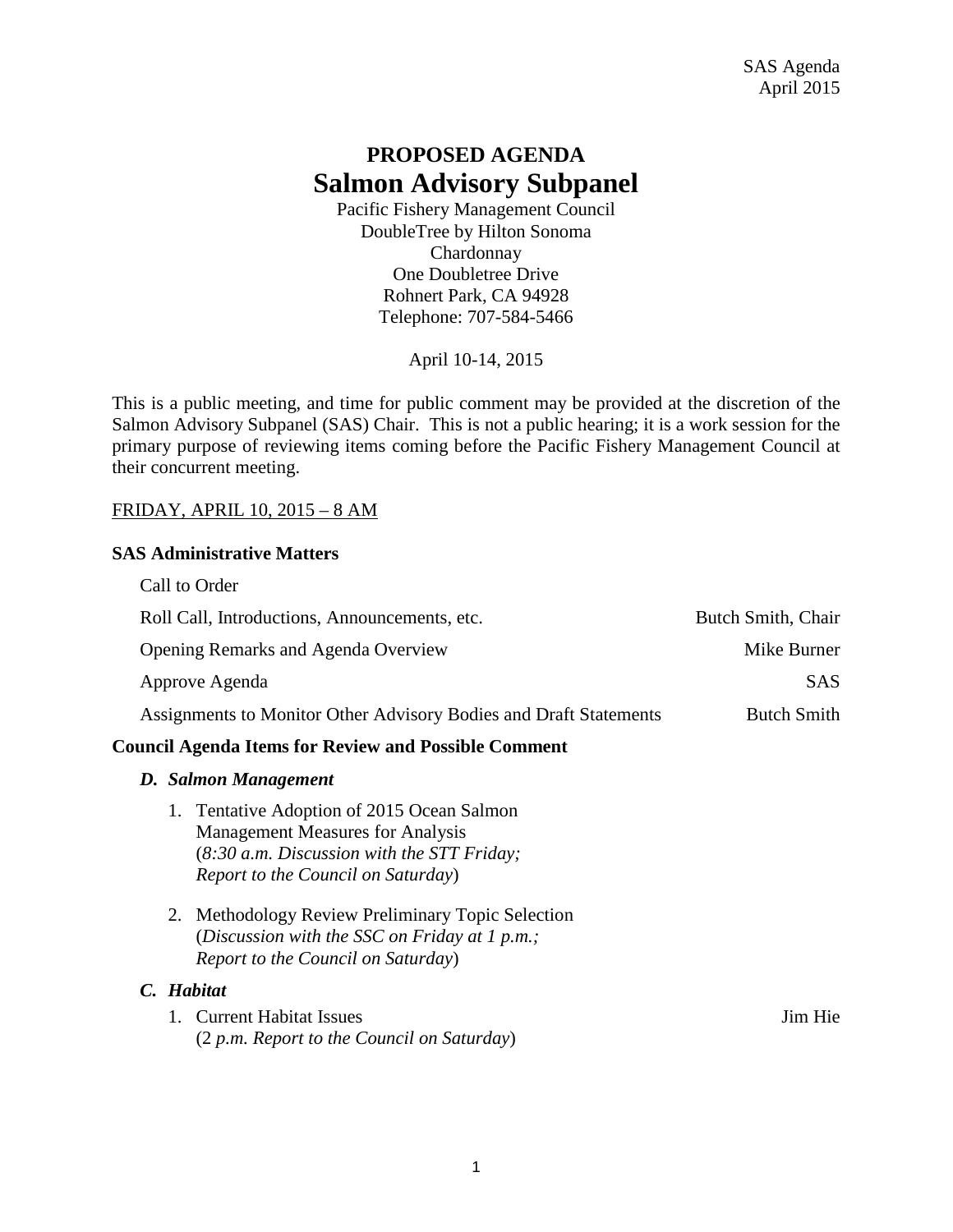#### SATURDAY, APRIL 11, 2015 – 8 AM

# **SAS Administrative Matters (continued)** Review Statements (Finalize D.1 for Secretariat Center by 9 a.m.) SAS **Council Agenda Items for Review and Possible Comment** *F. Council Administrative Matters* 2. Prepare Comments on Proposed Changes to National Standard Guidelines 1, 3, and 7 Wes Patrick (*9 a.m. joint session with the STT, Report to the Council on Monday*) *D. Salmon Management (continued)* 3. Clarify Council Direction on 2015 Ocean Salmon Management Measures SAS (3 *p.m. Report to the Council on Sunday*) SUNDAY, APRIL 12, 2015 – 8 AM **SAS Administrative Matters (continued)** Review Statements SAS **Council Agenda Items for Review and Possible Comment** *H. Pacific Halibut Management* 1. Final Incidental Landing Restrictions for 2015-2016 Salmon Troll Fishery (*Report to the Council on Tuesday*) *D. Salmon Management (continued)* 4. Additional Council Direction on 2015 Ocean Salmon Management Measures (*Report to the Council on Tuesday*) *E. Groundfish Management* 3. Salmon ESA Reconsultation Update (*Report to the Council on Monday*) MONDAY, APRIL 13, 2015 – 8 AM **SAS Administrative Matters (continued)** Review Statements SAS **Council Agenda Items for Review and Possible Comment** *D. Salmon Management (continued)* 5. Final Action on 2015 Ocean Salmon Management Measures SAS

- (*Report to the Council on Tuesday*) *I. Salmon Management (continued)* 1. Regulations for Vessel Movement Monitoring Brett Wiedoff
	- (*1 p.m., Report to the Council on Tuesday*)